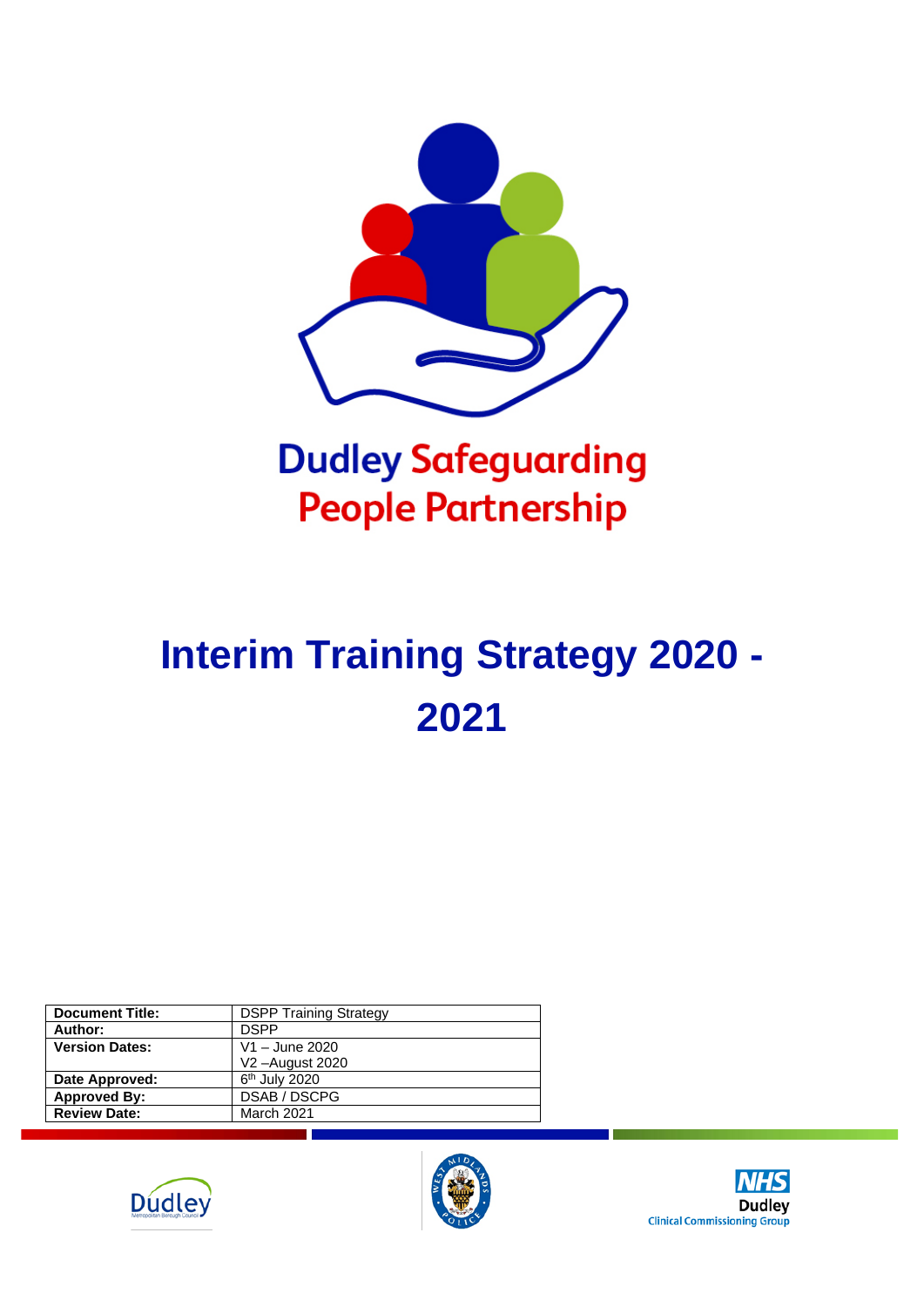

## **Contents**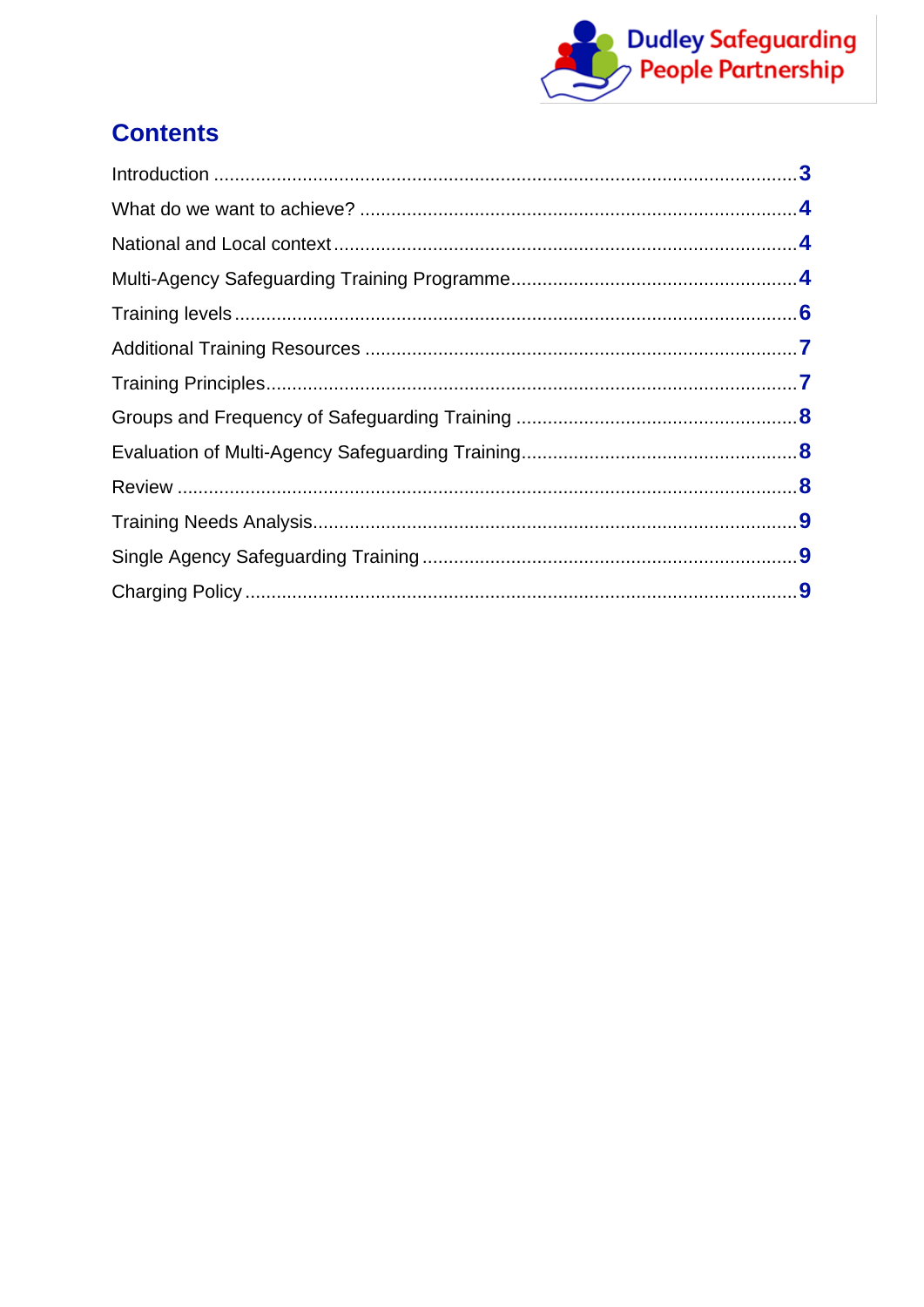

#### **Update – June 2020**

Due to the impact of COVID-19, this strategy is an interim 1 year strategy for 2020/2021, where we will then re-align with the Partnership, taking into account the impacts of COVID-19 and enhancing our training offer.

#### <span id="page-2-0"></span>**Introduction**

The Dudley Safeguarding People Partnership (DSPP) is responsible for safeguarding and promoting the welfare of children and adults at risk across the Dudley Borough. This includes ensuring that there are appropriate training and learning opportunities for people who work with children, adults at risk, carers and families.

The objective of this this document is to provide a framework to support safeguarding training so that those who work with children, young people, adults at risk, carers and families (including managers, practitioners), from both statutory and voluntary agencies are appropriately skilled, competent and confident in carrying out their responsibilities in regard to safeguarding.

This Learning and Development strategy is aligned with the DSPP priorities and incorporates relevant guidance from Working Together 2018, Care Act 2014 Children Act 1989, 2004.

The priorities for 2020-2022 are;

- 1. Preventing violence across the life course
- 2. Exploitation across the life course
- 3. Self-Neglect / Neglect

Learning opportunities coordinated by the DSPP embraces a diverse range of delivery methods beyond the typical 'classroom' type setting including activities such as seminars, conferences, workshops, and e-learning. Reference to 'training' in this strategy therefore includes a range of activities aimed to develop practitioner's skills, knowledge, attitudes and practice in safeguarding.

The strategy provides a framework for the training and development of employees and volunteers who work with children, young people and adults at risk so that services can identify:

- specific training requirements and responsibilities for those who work with children, young people and adults with care and support needs.
- the levels of safeguarding training required by staff dependent on role
- staff groups requiring single and/or multi-agency training
- the learning outcomes that will support the delivery of quality services for
- children, young people and adults at risk; and
- the skills and competencies that should be developed as an outcome of training.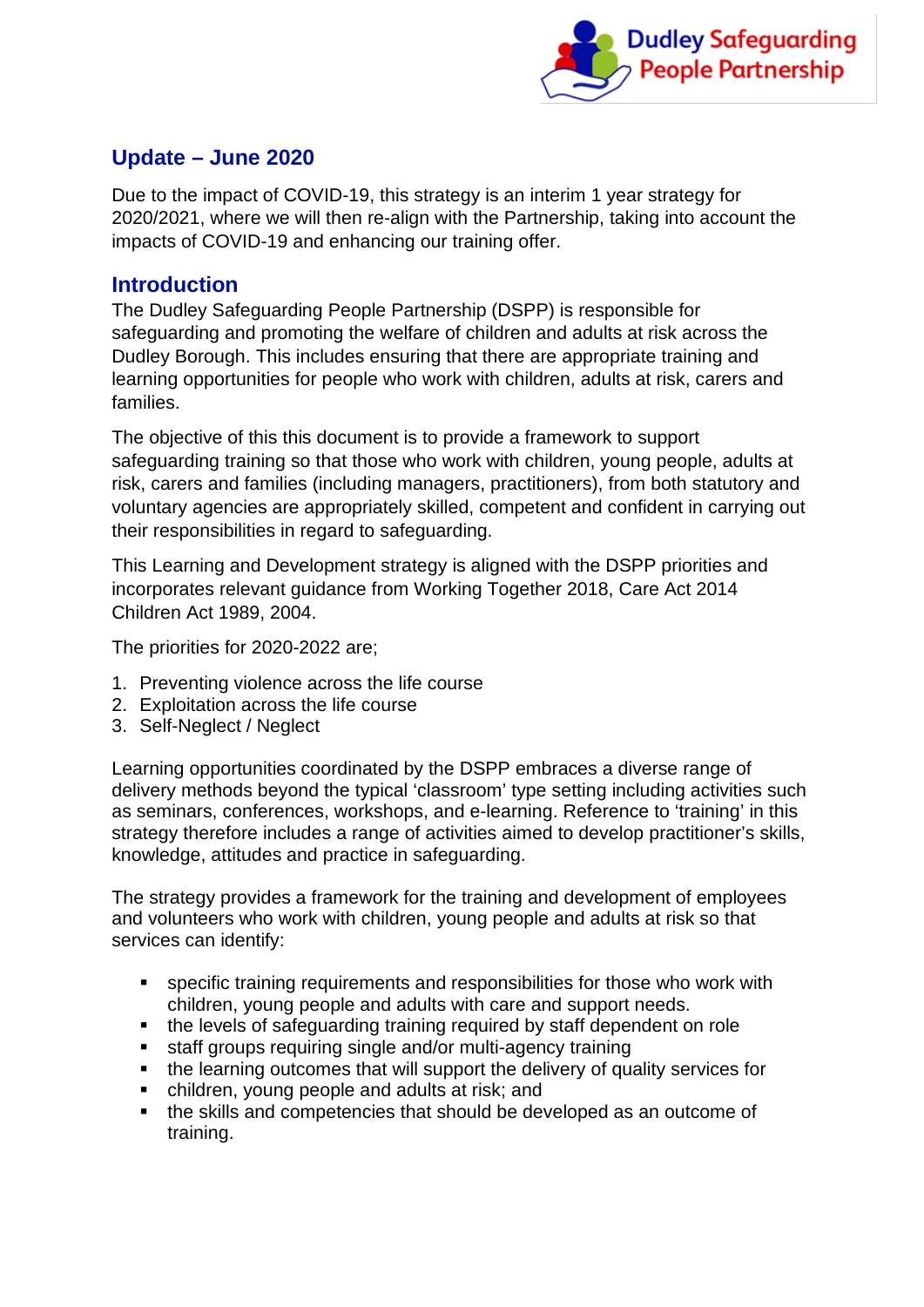

#### <span id="page-3-0"></span>**What do we want to achieve?**

The DSPP wants everyone to be able to access quality learning and development opportunities, whilst making assurances to the DSPP that everyone is accessing timely, relevant and up to date safeguarding training that is in line with our priorities.

#### <span id="page-3-1"></span>**National and Local context**

The DSPP is the key statutory mechanism for agreeing how all organisations in Dudley will cooperate to safeguard and promote the welfare of children and adults at risk in the borough, ensuring the effectiveness of that work. In addition the Partnership will ensure this focus as an integral part of the DSPPs learning and development activity.

*"Multi-agency training will be important in supporting this collective understanding of local need. Practitioners working in both universal services and specialist services have a responsibility to identify the symptoms and triggers of abuse and neglect, to share that information and provide children with the help they need." - Working Together 2018*

*"Safeguarding Adults Partnership Board must ensure it has arrangements that will enable it to carry out the duties and functions specified under the Act. It must have clear, agreed understanding of roles, responsibilities and accountability of its member agencies and ensure that there is awareness training for all health and social care staff, Police and other agencies who work directly with people with care and support needs.* 

*To ensure that there is specialist training for all practitioners who have direct responsibilities for Safeguarding work and to evaluate the effectiveness and impact of all training." - Care Act 2014*

## <span id="page-3-2"></span>**Multi-Agency Safeguarding Training Programme**

Both the Children Partnership Group and Safeguarding Adult Board in Dudley will monitor and evaluate the effectiveness of its training, including multi-agency training.

The Children Partnership will ensure its training reflects the needs of all vulnerable children, including: unborn children; babies; older children; young carers; disabled children; and those who are in secure settings. Likewise for Adults, it is to identify and respond to the needs of adults at risk who have care and support needs and are unable to protect themselves from abuse or neglect.

Both stands of training activity and expected standards are monitored by the Learning and Improvement sub group.

In the Dudley the safeguarding training is provided to multi-agency groups and is coordinated and facilitated by the safeguarding partnerships learning and development coordinator. Some sessions may be supported by members of the multi-agency training pool which includes representatives from Dudley Metropolitan Borough Council, West Midlands Police, Dudley Group GGC, amongst many others.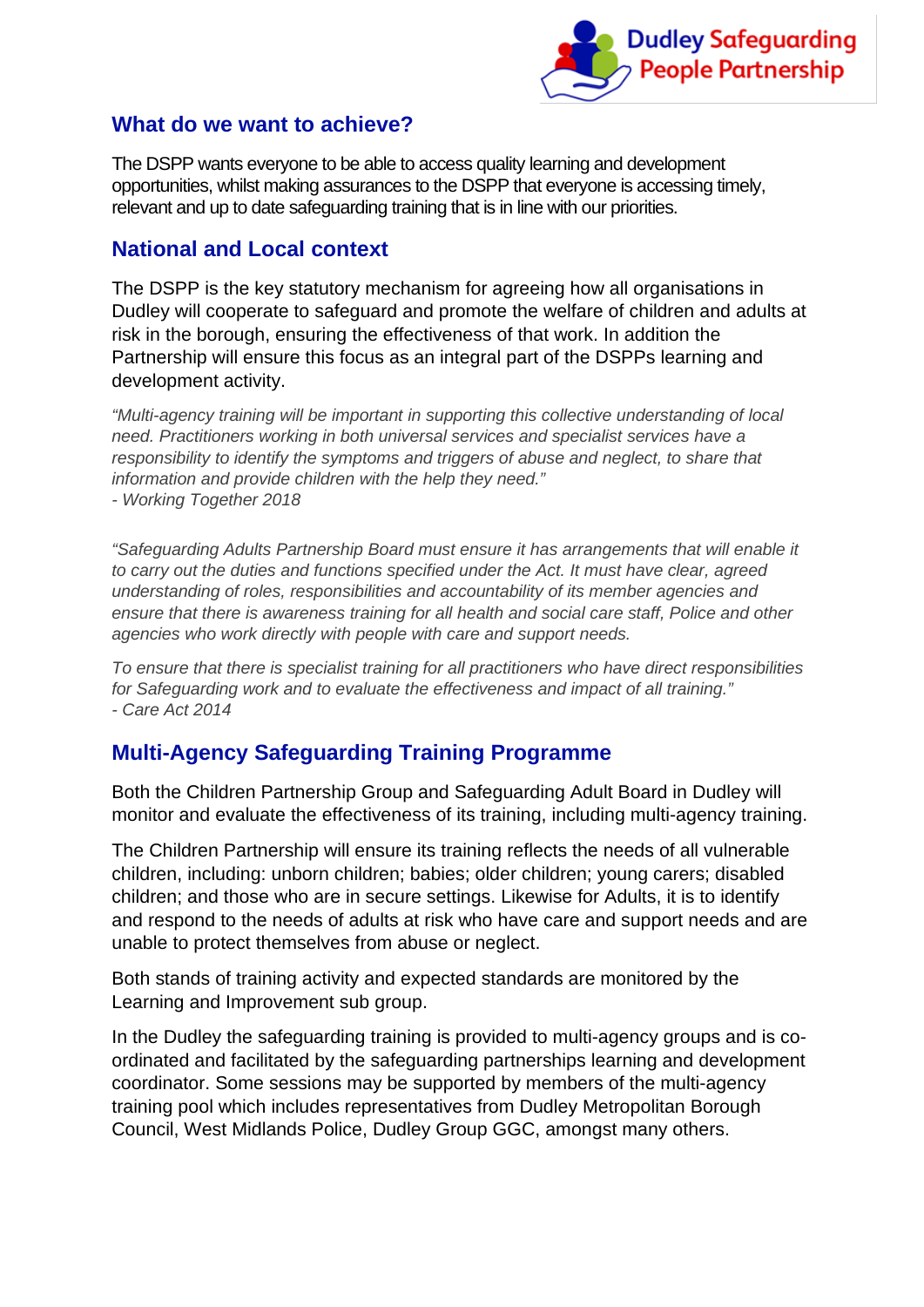

Ownership and responsibility for a local multi-agency training programme has a number of advantages over the commissioning of external training providers. All Partnerships are required to develop a Learning and Improvement Framework that outlines how learning from case review and quality assurance activity leads to continuous improvement in service delivery and frontline practice.

By developing and maintaining a training offer, the DSPP can quickly;

- Respond to changing local needs and strategic priorities.
- Develop course content that is relevant to partner agencies and the way in which their systems and processes operate.
- **Update course content in light of local learning.**
- **Utilise the knowledge, skills and experience of its own workforce in developing** and delivering training courses.

This means our multi-agency training programme has the further significant advantage of bringing together practitioners from a range of partner agencies enabling them to learn about one another's service and their safeguarding systems, processes and practices.

We believe that this is crucial to the promotion of basic safeguarding practice including information sharing, communication and professional challenge for example.

### **Training Offer**

Our training offer is published online as this allows us to rapidly update our offers contextually depending on thematics or emerging priorities.

| <b>Course Name</b>                                                   | Level   | <b>Type</b>  | <b>Status</b>                |
|----------------------------------------------------------------------|---------|--------------|------------------------------|
| Introduction to Domestic Abuse                                       | Level 1 | <b>Joint</b> | Live                         |
| Introduction to Mental Capacity Act                                  | Level 1 | Adult        | Live                         |
| <b>Introduction to Modern Slavery</b>                                | Level 1 | Joint        | Live                         |
| Introduction to Safeguarding Adults<br>Awareness                     | Level 1 | Adult        | Live                         |
| Introduction to Safeguarding Children and<br><b>Adults in Dudley</b> | Level 1 | Joint        | ETA 26/06/2020               |
| Dealing with Domestic Abuse                                          | Level 2 | <b>Joint</b> | ETA 03/07/2020               |
| <b>Working Together for Dudley</b>                                   | Level 2 | Children     | ETA 24/07/2020               |
| Understanding Equality and Diversity within<br>Safeguarding          | Level 1 | Joint        | ETA 24/07/2020               |
| <b>Understanding Child Criminal Exploitation</b>                     | Level 1 | Children     | ETA August 2020              |
| <b>Understanding Thresholds</b>                                      | Level 1 | Children     | ETA August 2020              |
| Understanding Early Help interventions in<br><b>Dudley</b>           | Level 1 | Children     | ETA August 2020              |
| Self-Neglect and Hoarding                                            | Level 1 | <b>Joint</b> | <b>ETA September</b><br>2020 |

#### **E-Learning offer;**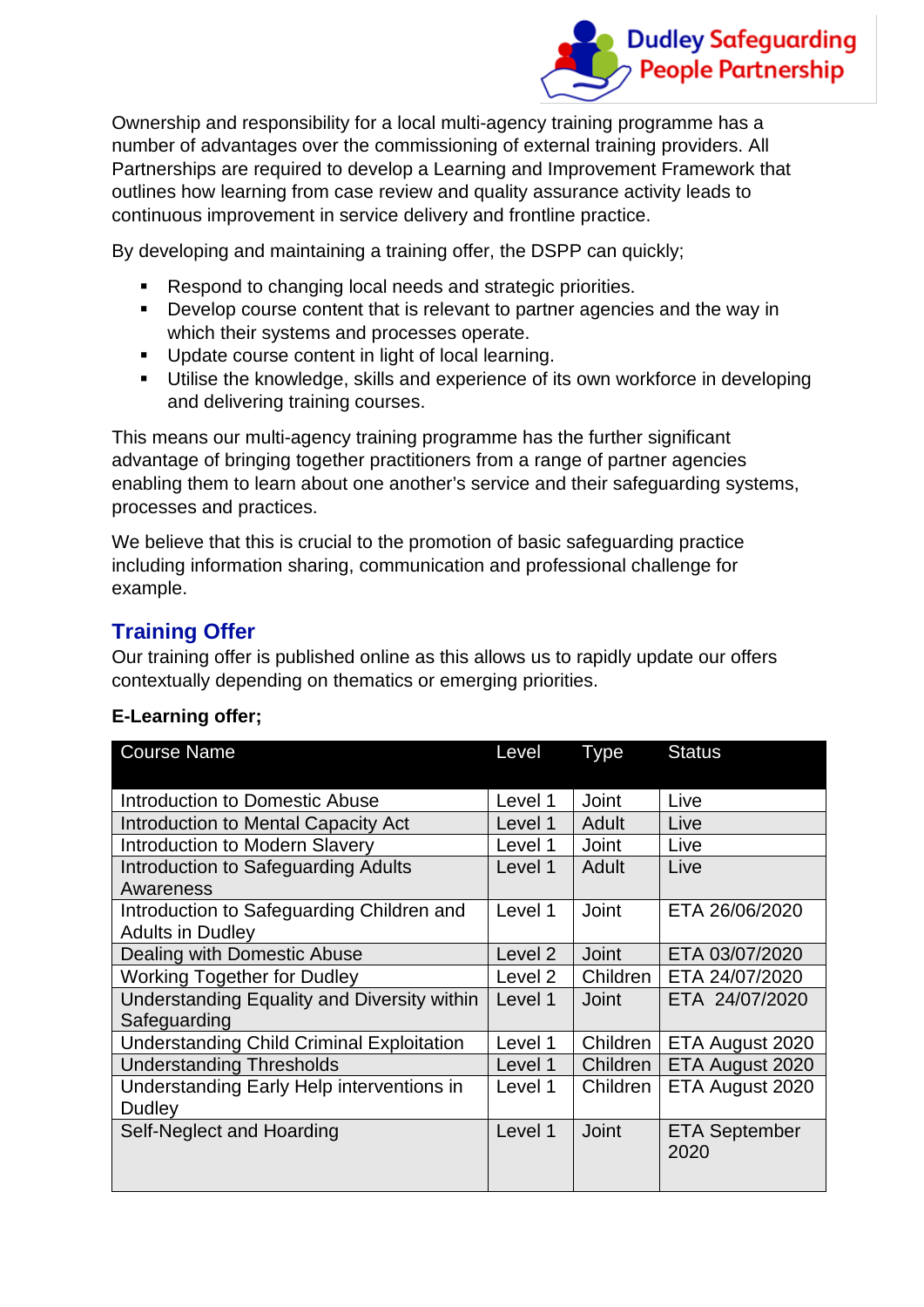

| <b>Understanding Child Sexual Exploitation</b>         | Level 2 | Children | <b>ETA September</b><br>2020 |
|--------------------------------------------------------|---------|----------|------------------------------|
| Liberty Protection Safeguards and<br>safeguarding      | Level 1 | Joint    | ETA April 2021               |
| Introduction to Hate Crime                             | Level 1 | Joint    | <b>ETA December</b><br>2020  |
| Understanding Fabricated and Induced<br><b>Illness</b> | Level 1 | Joint    | <b>ETA December</b><br>2020  |
| <b>Understanding Far Right Extremism</b>               | Level 2 | Joint    | ETA Jan 2021                 |
| <b>Working with Hostile Families</b>                   | Level 1 | Joint    | ETA Feb 2021                 |

#### **Virtual Face to Face / Live Events**

| <b>Course Name</b>                | Level      | <b>Type</b>  | <b>Status</b>                |
|-----------------------------------|------------|--------------|------------------------------|
| <b>Safer Recruitment</b>          | Level 2    | Joint        | <b>IETA Imminent</b>         |
| <b>Graded Care Profile 2</b>      | Level 2    | Joint        | <b>ETA September</b><br>2020 |
| Graded Care Profile 2 - Refresher | Level 2    | Joint        | <b>IETA TBC</b>              |
| Adult/Child Case Review Event(s)  | All        | <b>Joint</b> |                              |
| <b>Domestic Homicide Reviews</b>  | <b>ALL</b> | <b>Joint</b> |                              |

**We are moving to using MS Teams for Live Events, we are working with ICT to remove possible barriers to delivery which we hope to have a resolution to as soon as possible.**

All training related content is available via – [DSPP Learning Zone](https://safeguarding.dudley.gov.uk/safeguarding/learning-zone/)

#### <span id="page-5-0"></span>**Training levels**

Training will be provided for all those who work with children and Adults at risk of abuse, both directly or indirectly. This includes all employees and volunteers of all Board member organisations. Training should be targeted at the following groups:

- Those with particular and specialised responsibility for safeguarding children and/or adults at risk such as designated or named professionals
- **Those who work regularly with children, young people or adults at risk**
- Those with some contact with children and young people and adults. People who operate in an environment where they see children or adults but do not have care responsibility for them.

The Competency assessment framework published on our website reflects the complexity and specific targeting of multiagency training. These lists are not intended to be exhaustive but offer a model to enable managers to determine the appropriate level of training required to meet the needs of their staff.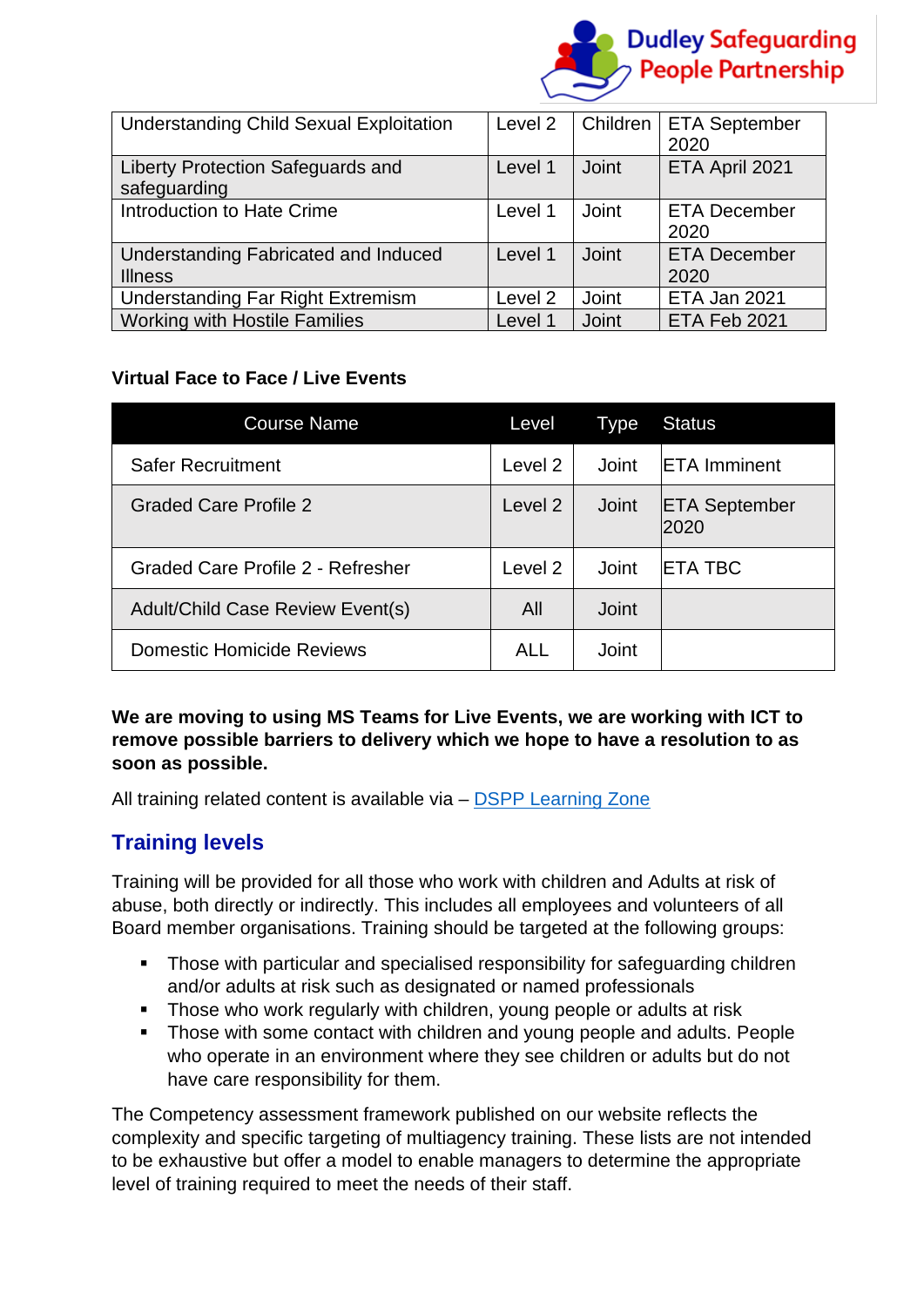

## <span id="page-6-0"></span>**Additional Training Resources**

The DSPP provide a variety of resources to support professional development and professional practice. These include:

- **Leaflets and resources for professionals**
- **Professional Briefings**
- Safeguarding Adult Review and Child Safeguarding Practice Review executive summaries
- **Annual Conferences and group workshops**

## <span id="page-6-1"></span>**Training Principles**

We acknowledge that in Dudley everyone shares a responsibility for safeguarding, protecting and promoting the welfare of children, young people and adults irrespective of individual roles.

The DSPP continues to provide a programme of high-quality courses, providing an excellent opportunity to learn together with the overall aim that working together effectively leads to better improved outcomes for children, young people and adults by:

- A shared understanding of the principles, roles and responsibilities outlined in national guidance and local arrangements for safeguarding children, young people and adults.
- More effective and integrated services at both the strategic and individual case level;
- Improved communication and information sharing between professionals, including a common understanding of key terms, definitions and thresholds for action;
- Effective working relationships, including an ability to work in multi-disciplinary groups or teams;
- Learning from both local and national case review processes.

The training programme provided by the DSPP is governed by the following interagency principles:

- 1. Training is informed and governed by equal opportunities and reflects the diversity of the communities of Dudley.
- 2. The training promotes and recognises the need for children and families to participate in the safeguarding process.
- 3. Training promotes the need for inter-agency working to effectively safeguard children and adults from harm.
- 4. All individuals who work with children, young people or adults at risk in the statutory, voluntary and independent sectors have access to the training.
- 5. Training is responsive to local needs and is subject to regular evaluation and review.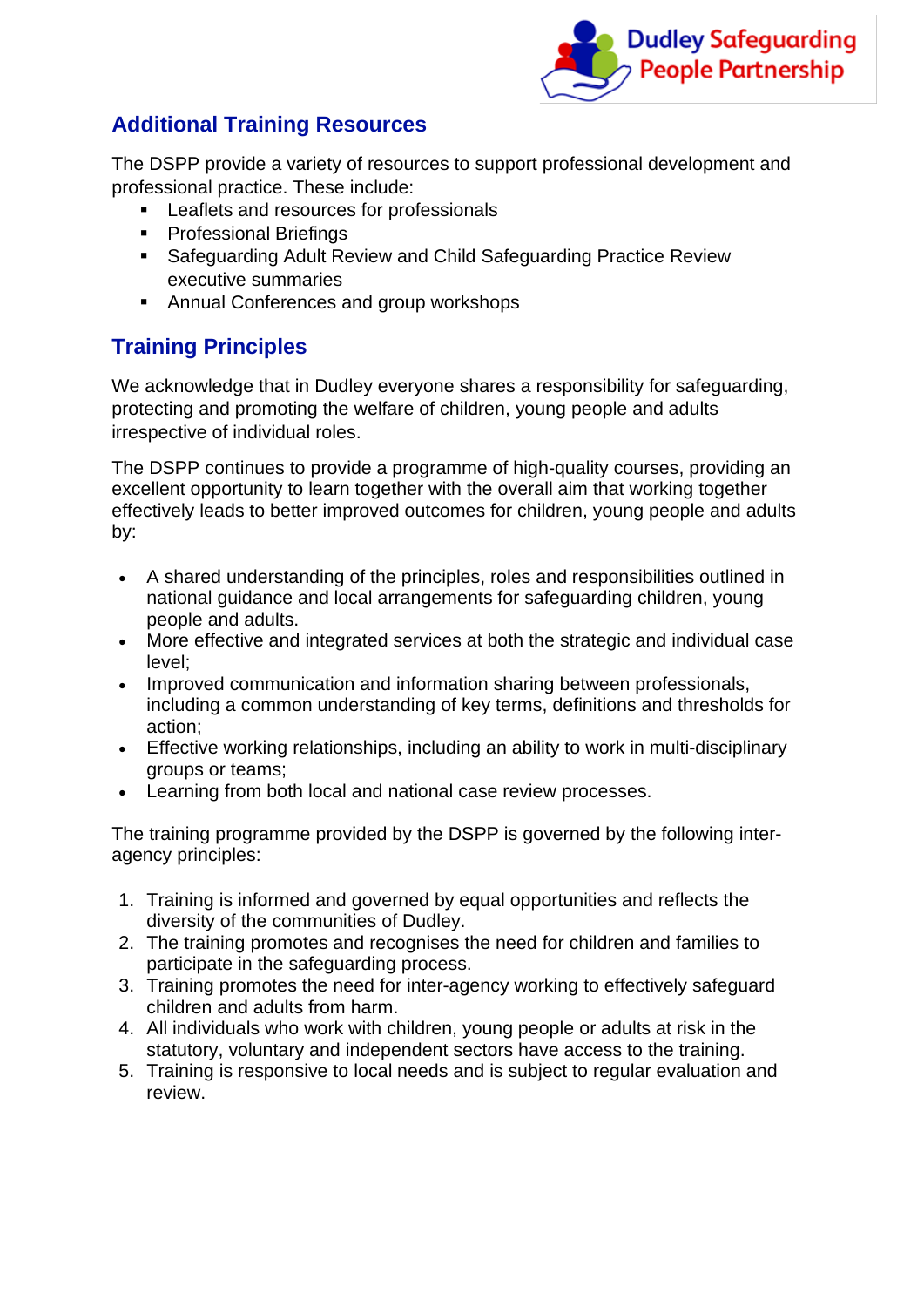

## <span id="page-7-0"></span>**Groups and Frequency of Safeguarding Training**

DSPP offer a range of safeguarding courses that include basic awareness courses (held on line) through to in depth courses and specific subject matter (e.g. Criminal Exploitation, Self-Neglect and Hoarding etc.)

We recommend that safeguarding training should be refreshed every three years. It is recognised that some agencies and some professional roles may require that training is refreshed more regularly in line with national standards and NHS intercollegiate guidance.

For this reason, individuals should refer to their own single agency training requirements.

*"Employers are responsible for ensuring that their staff are competent to carry out their responsibilities for safeguarding and promoting the welfare of children and creating an environment where staff feel able to raise concerns and feel supported in their safeguarding role – Working Together 2018"*

### <span id="page-7-1"></span>**Evaluation of Multi-Agency Safeguarding Training**

The DSPP have a responsibility to ensure that safeguarding training is of a consistently high standard. The quality assurance methods outlined below are used to evaluate all multi-agency safeguarding training provided by the boards and to measure the impact of professional safeguarding practice:

- All courses ask attendees to complete a post course evaluation form.
- **Further reviews are undertaken, by attendees, approximately six weeks after** the course. The attendee is asked to evaluate the impact of the training on their practice.
- After completion of the review form practitioners are sent a certificate of completion of the course to evidence their professional development
- Separate Annual Training Reports (Children / Adults) collating attendance, evaluation and the impact of the training on professional practice are reported to the Dudley Safeguarding People Partnership Groups and Boards
- The content of all safeguarding courses is reviewed at least annually to ensure that their content is up to date and fit for purpose.
- All courses are amended in line with any new local policies and procedures and governmental legislative changes and guidance.

#### <span id="page-7-2"></span>**Review**

The DSPP business unit will ensure that outcomes from the evaluation of training, monitoring and the training needs analysis inform the planning of future training. Its annual report to the Partnership will include a review of the quality, scope, reach and effectiveness of training.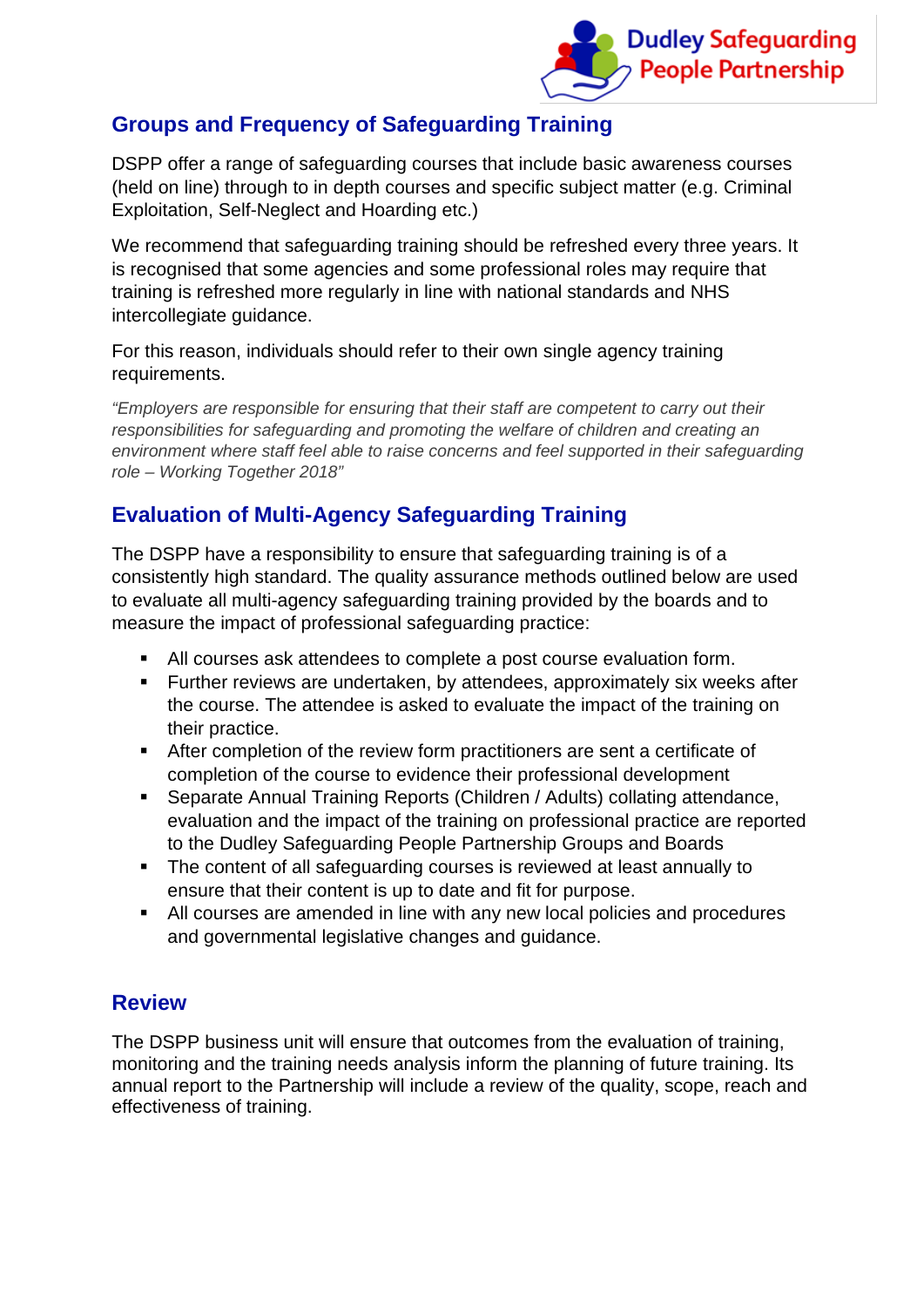

A combination of statistical data, training analyses and evaluation reports will be utilised in the review and future development of training courses to meet changing needs and adhere to any legislative requirements.

## <span id="page-8-0"></span>**Training Needs Analysis**

Training needs analysis is the process of identifying the gap between training and needs of training. Training needs analysis is a crucial stage in the training process and involves a procedure to determine whether training will address the learning needs which have been identified.

## <span id="page-8-1"></span>**Single Agency Safeguarding Training**

The DSPP do not provide single agency training specialised for particular agency roles.

#### *This training is only provided by the agency to whom the practitioner is employed by.*

Safeguarding multi-agency training should not be used to replace single agency training but to complement that agencies training for learning how to work together and understanding all agencies roles and responsibilities for safeguarding children and adults at risk.

There is an expectation that single agency safeguarding is fit for purpose for as it is important that the information used is accurate, up to date and appropriate to services delivered and the age of children, young people and Adults agencies may work with.

## <span id="page-8-2"></span>**Charging Policy**

DSPP maintain a charging policy and the aim of the policy is to manage the demand on the multi-agency training programme delivered to ensure it is fairly accessed. It is also a reflection of the resources required to deliver the Boards multi-agency training programme and the cost associated with non-attendees.

An overview of our policy is laid out below.

DSPP training will continue to remain free of charge for all statutory agencies, voluntary organisations and registered childminders. As the training remains free of charge, there is no provision for lunch during the courses.

For private enterprises and profit-making organisations there will be a fee of £75 for a full day training and £25 for a half day or less training. Your organisation will be invoiced following attendance at the training session.

**One Day courses:** In order to minimise disruption to the training, The DSPP has agreed that candidates that are more than 30 minutes late to a one day course without making contact with the venue or training team will not be allowed admittance and will be charged the full fee (£100) for non-attendance.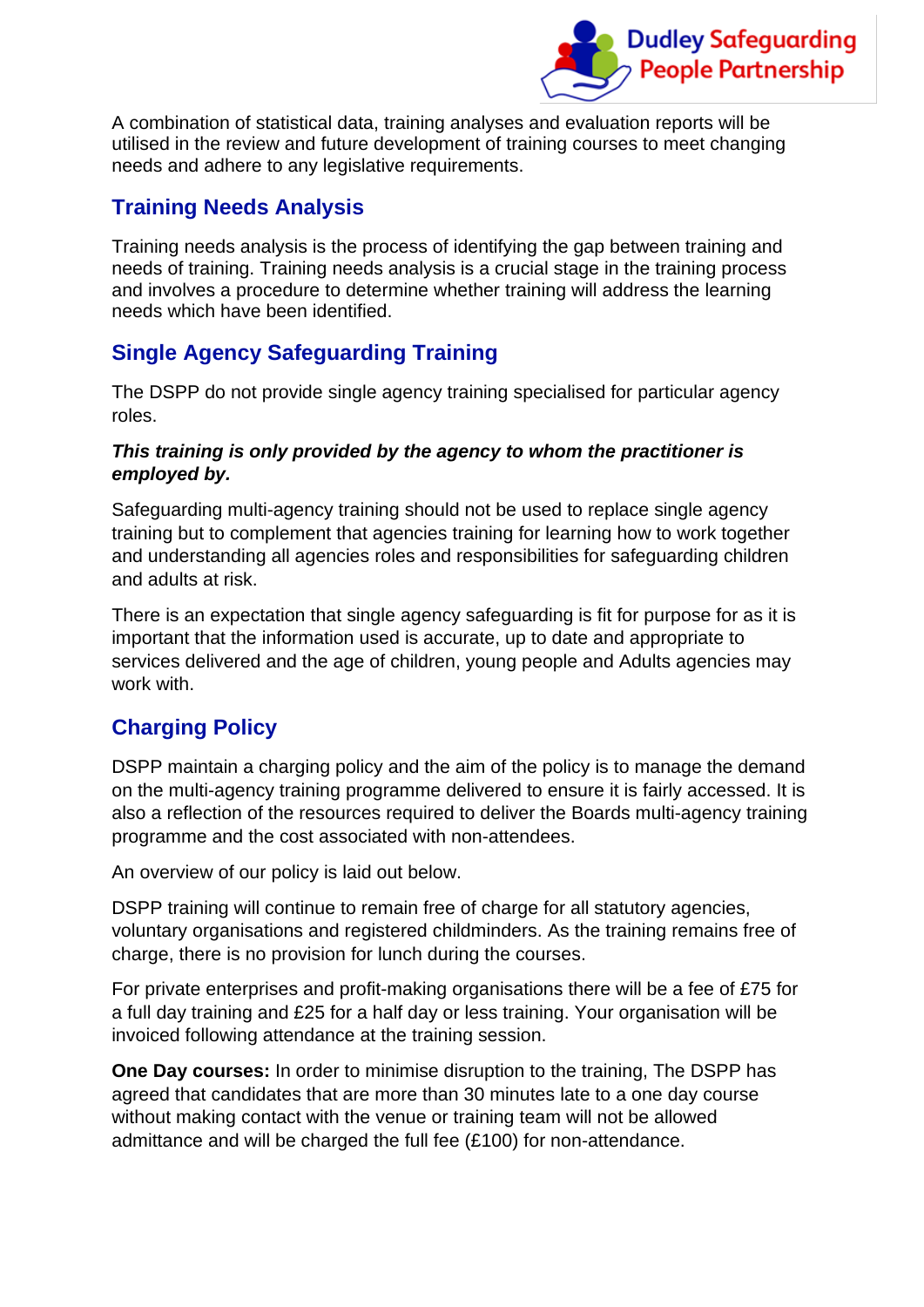

**Half Day courses and briefing sessions:** In order to minimise disruption to the training, the DSPP has agreed that candidates who are more than 15 minutes late for a half day course or shorter briefing session without making contact with the venue or training team will not be allowed admittance and will be charged the full fee (£50) for non-attendance.

**Cancellations:** To cancel your place on a course, you must follow one of the processes outlined below. Removing the calendar invite from your diary without completing one of the steps below does not constitute a valid cancellation and will result in a charge being applied.

- Cancellations with five or more working days' notice: Cancellations can be completed online by logging in to the DSPP Learning Zone and cancelling your place on the course. Navigate to the course title you wish to cancel, select the date you wish to cancel, and press the 'cancel' button on the righthand side of the course listing. You may receive a cancellation email, as will your line manager.
- Cancellations with less than 5 working days' notice: Should there be any unforeseen circumstances that require you to cancel your training with less than 5 working days' notice, you must email; dsppb.training@dudley.gov.uk or telephone 01384 813 780 as soon as possible, stating the reason you are unable to attend.

#### **Individual circumstances will be taken into account when making a decision about applying cancellation fees. However, if no contact is made through the above methods then the organisation will be subject to the full cancellation fee for that session.**

It is essential that contact is made with the DSPP training team before the session as the DSPP aim to ensure that training places are maximised and the DSPP may be able to offer the place to other candidates.

#### **Late cancellation (that are less than 5 working days) will normally incur an administrative charge of £100 for a full day or £50 for a half day or less, which will be invoiced to your organisation.**

The DSPP state that cancellations can only be made for reasons relating to service users or illness. Line managers agree to staff attending the course and must therefore make appropriate arrangements for staffing cover in light of this.

A final decision will be made by the DSPP Learning and Development Co-ordinator in relation to whether charges will be applied.

**Any cancellation charges remaining unpaid by any organisation later than one month following the issuing of the invoice may mean that no further applications from that organisation will be accepted until payment is received.**